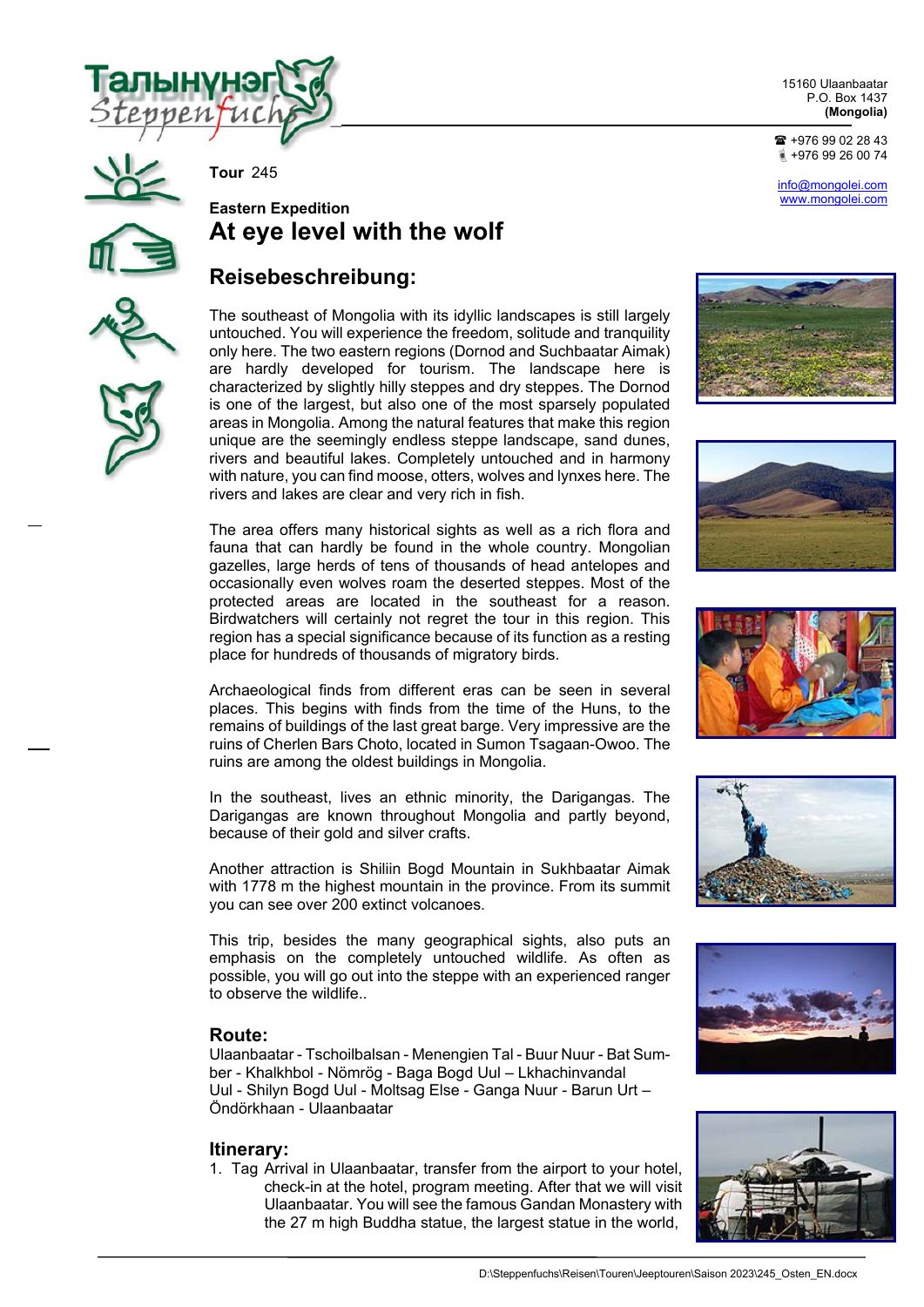

the monastery museum of the Tschojdshjin - Lama, the most important Lama in the history of Mongolian Buddhism and a small city tour are also on the program. In the evening you will visit a folklore performance with traditional musical instruments, snake girls and the famous throat singing. Accommodation: according to your chosen category, meals: - / L / -

- 2. Tag Departure from Ulaanbaatar. We drive east on an asphalt road to the mining settlement of Baganuur. On the way we will pass the newly built Dshingges Khan equestrian monument. Shortly after Baganuur, we will cross the Kherelen River, which we will encounter several times during this trip. After crossing on the new bridge, we will enter the eastern steppe landscape. Delgerkhan is our destination for today. The tomb of Dshingges Khan is believed to be here and there is a small memorial near the village. Accommodation: Tent meals: B / L / D
- 3. Tag We drive along the Kherelen River to the district capital Öndörkhan. Öndörkhan used to be only a transit place on the way to the second largest city of Mongolia Choibalsan. Today the town is developing and there is a small museum to visit. The museum is located in the former palace of Tsetsen Khan and it houses a variety of different costumes and artworks from the region. In 2014, the town was renamed Chingges Khan Town. We shop and then the drive continues into the Mongolian steppe towards Barun Urt. Shortly before Barun Urt we will spend the night. Accommodation: Tent meals: B / L / D
- 4. Tag Barun Urt is literally at the end of the world. The inhabitants live predominantly from the nearby zinc mine. But Barun Urt is the "gateway" for the east of Mongolia. There is a small monument in honor of Sühkbatar in front of the town hall and about 200 mtr. west of the main square is the small monastery of Erdenemandal, which still reminds something of the old splendor of the city. After replenishing our supplies we will continue south. Around noon we will reach the village of Daringanga. Near this place there is the Altan (Golden ) Ovoo, which is a sacred place of worship. The Ovoo, located on the highest mountain (extinct volcano) in the region, can be visited only by men. Today we will spend the night at the lake Gangaa nuur, which is important for the bird life. Also here is a small sacred spring a little north on the lake shore, much used by the local nomads. Accommodation: Tent meals: B / L / D
- 5. Tag Today is the entire day for the Gangaa nuur is an important resting place for migratory birds that need to cross the Gobi. The region includes three lakes, Ganga Nuur, Cholboo Nuur and Tsagaan Nuur, all of which are not far apart. Accommodation: Tent meals: B / L / D
- 6. Tag Today we will drive first to the fossil sand dune Motzog Else and then to the largest cave in Mongolia - Taliin Agui. The cave is a lava cave, and often there is ice in the cave well into the summer, which was formed there in the winter. We will enter this cave system. Accommodation: Tent meals: B / L / D
- 7. Tag Today we will drive to the not far away volcano Shiliyn Bogd Uul. Around this volcano, which is located in sight of the Chinese border, there are many legends. In the past, women who were to be "forced to marry", but did not agree, threw themselves from the edge of the volcano. Today, husbands go there to "make amends" for their missteps. The landscape is unique, everywhere are small volcanic cones in the grassy landscape. Accommodation: Tent meals: B / L / D
- 8. Tag We leave the Shilian Bogd Uul region and continue east. We reach the village of Erdenetsagaan to do some shopping before heading to Lkhachinvandad Uul National Park.. Accommodation: Tent meals: B / L / D
- 9. Tag Today we will stay in Lkhachinvandad Uul National Park. This park was created to protect the very rare Ussuri moose. The Ussuri moose is the smallest moose species. Whether we will see this moose species on our trip is uncertain. But still, the unique landscape in Lkhachinvandad Uul National Park will inspire us. But for sure we will see gazelles, antelopes and many other steppe animals. Accommodation: Tent meals: B / L / D
- 10. Tag Today we have grassland "Satt". We drive from Lkhachinvandad Uul National Park to Dornod Mongolyn National Park through a vast grassland. Accommodation: Tent meals: B / L / D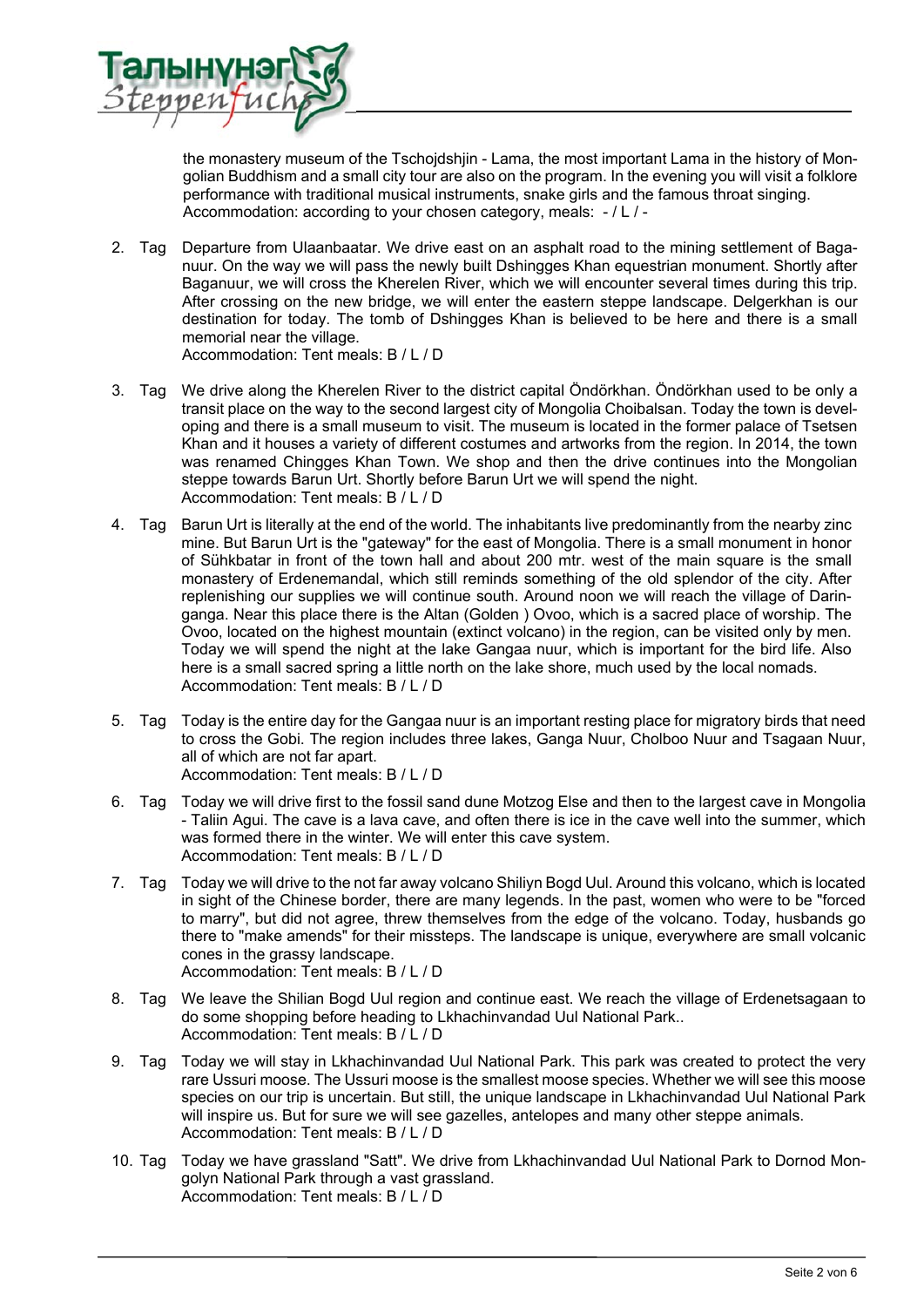

- 11. Tag Excursion in Dornod Mongolyn National Park. This national park is characterized by the fact that here still exists only intact steppe grassland in Asia. The national park is located at an average altitude of 800 meters above sea level. We will be able to see a variety of wild steppe animals on our way through this national park. The park is home to the largest Mongolian Garzelle herds in Asia. The region is home to the minority Dornod nomads who, due to their remoteness, have been able to preserve many of their traditions and traditional crafts. Accommodation: Tent meals: B / L / D
- 12. Tag We will leave Dornod Mongolyn National Park and drive to Nömrög National Park. This national park is located in the very east of Mongolia. We will reach the park in the evening. Accommodation: Tent meals: B / L / D
- 13. Tag Nömrög National Park was completely closed for a very long time because it was very difficult to reach. Here the flora and fauna has been able to develop undisturbed by all external influences. Even today this national park is very difficult to reach. We have two full days to explore the national park. Accommodation: Tent meals: B / L / D
- 14. Tag In Nömrög National Park Accommodation: Tent meals: B / L / D
- 15. Tag Today we leave Nömrög National Park and drive north to Khalingol. The place Khalingol is very significant for the recent history, because the Battle of Khalingol took place here on the eve of the Second World War. The russ. General Zhukov stopped the Japanese army here and thus saved Russia from a two-front war. This battle was decisive for the outcome of the Second World War. Accommodation: Tent meals: B / L / D
- 16. Tag We will visit the memorial site for the Battle of Khalingol and then, after shopping, continue north. On the way we will pass the Buddhist memorial Ihk Burhan. The Buddha image was not destroyed even during the communist period because it was simply too far away. We will then continue to Bunuur, the largest lake in eastern Mongolia. We will spend the night on the lake shore. Accommodation: Tent meals: B / L / D
- 17. Tag Through the vast steppe of Menengia, we head towards Choilbalsan, the largest city in eastern Mongolia.
	- Accommodation: Tent meals: B / L / D
- 18. Tag Continue to Choibalsan. The city was named after the revolutionary leader Choibalsan and is the second largest city in Mongolia. Accommodation: according to your chosen category, meals B / L / D
- 19. Tag We will now drive west along the Kherelen River, towards Bayan Ovoo. Just after Tschoibalsan we will visit one of the largest ruins from the Kitan period. Accommodation: according to your chosen category, meals B / L / D
- 20. Tag In the morning, return to Ulaanbaatar. In the afternoon arrival in Ulaanbaatar and possibility for shopping.

Accommodation: according to your chosen category, meals: B / L / -

21. Tag Return flight.

| Kilometer Street:     | 400  |
|-----------------------|------|
| Kilometer Off – Road: | 2300 |
| Kilometer Total:      | 2790 |

Zeitlich nicht genau festzulegende Aktivitäten: Teilnahme an lokalen Naadamfesten.

Aufgrund der Gegebenheiten innerhalb der Mongolei, kann es zu Abweichungen im genauen Reiseverlauf kommen. Die Reisebeschreibung stellt nur einen Richtwert für den Ablauf der Tour dar. Die Tour kann aufgrund von z.B. widriger Witterungsumstände oder **Inlandsflügen** in umgekehrter Reihenfolge gefahren werden.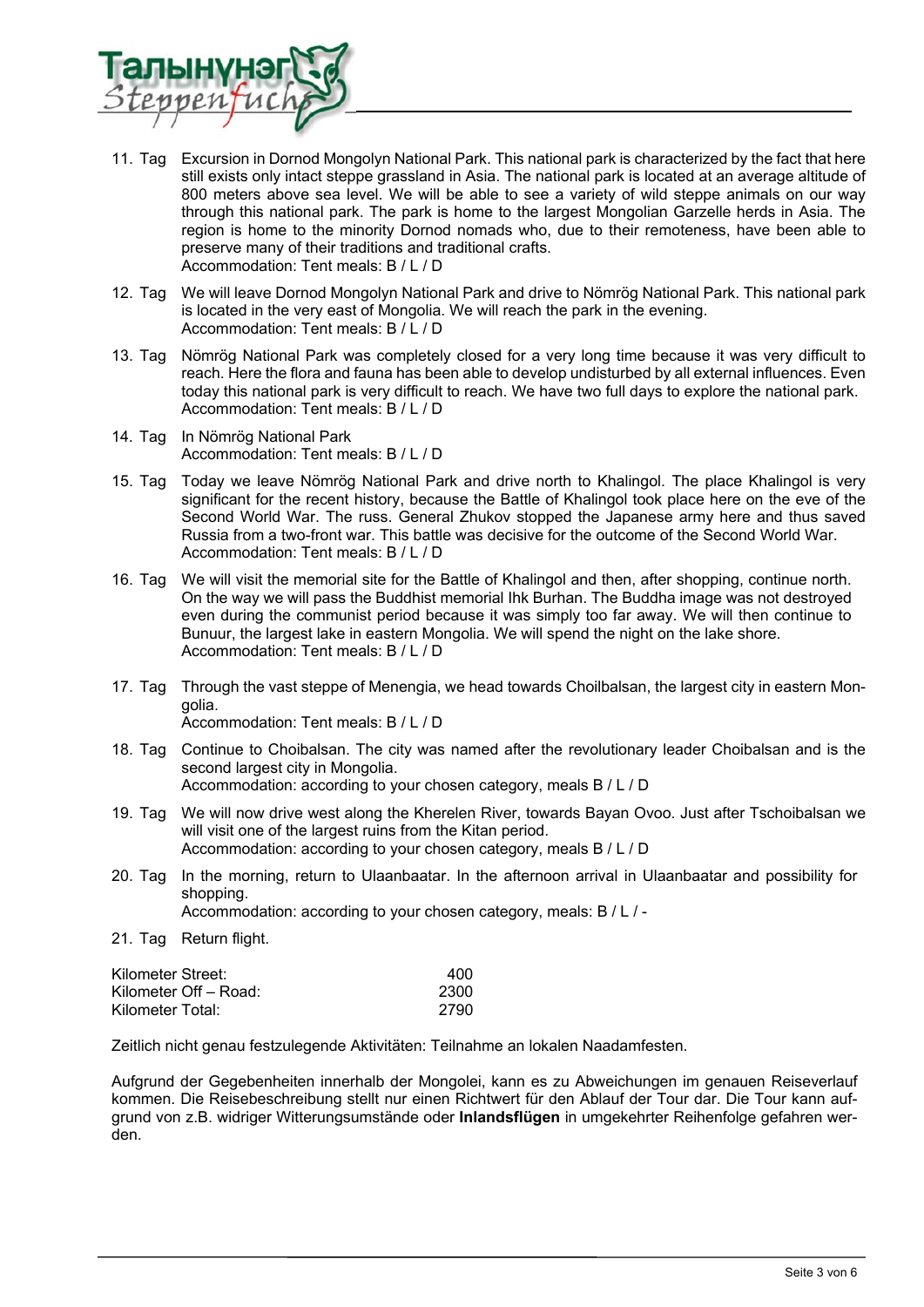

# **Notwendige Ausrüstung:**

Die gesamte technische Ausrüstung wird von Steppenfuchs Reisen gestellt. Sie benötigen nur die Sachen für

![](_page_3_Figure_3.jpeg)

den persönlichen Bedarf. Die hier aufgeführte Liste beschränkt sich nur auf die aus unserer Sicht notwendigen Dinge und soll nur einen Anhaltspunkt geben. Persönliche Wäsche, T-Shirt o.ä., warme Jacke, Regenbekleidung, Sonnenhut o.ä., warmer Schlafsack, warme Schlafsachen für die Nacht, Isomatte, kl. Kopfkissen, Waschutensilien, Handtuch, Badesachen, feste Schuhe, gute Sonnenbrille, Sonnenschutzcreme, Fotoausrüstung, kleine Taschenlampe, Medikamente, wenn vorhanden GPS- Gerät. Rucksack, oder große Reisetasche, um alles unterzubringen. Koffer sind unpraktisch für diese Art von Reisen.

# **Leistungsbeschreibung:**

Übernachtung in Ulaanbaatar und auf dem Land, entsprechend der von Ihnen gewählten Preiskategorie (s.unten). Flughafentransfer in Ulaanbaatar, Reiseleitung deutschsprachig, Eintrittsgelder für Museen, Nationalparks und Kulturprogramm, Stellen der Geländefahrzeuge incl. Benzin und Nebenkosten. Kosten für Pferde und / oder Kamele so wie im Programm ausgewiesen, Vollverpflegung auf dem Land, in Ulaanbaatar entsprechend der von Ihnen gewählten Preiskategorie.

Packlistenvorschlag: http://www.mongolei.com/texte/Packliste.pdf

# **Nicht enthalten sind:**

Kosten für den persönlichen Bedarf, Kosten für Getränke, wie. z.B. Bier usw., Abendessen in Ulaanbaatar, Reiseandenken, Gesundheitskosten, Film- Fotogebühren (soweit erforderlich), Trinkgelder, Visakosten, oder Kosten die mit den Visabestimmungen der Mongolei zusammenhängen, evtl. zusätzliche Übernachtungen in Jurtencamps, vegetarisches Essen auf dem Land. Je nach der von Ihnen gewählten Preiskategorie zusätzliche Kosten für Übernachtung und Mahlzeiten in Ulaanbaatar.

# **Was noch:**

Die Reservierung für die Reise wird erst gültig, wenn das Anmeldeformular unterschrieben an Steppenfuchs Reisen zurückgesendet wurde. Wir empfehlen den Abschluss einer Auslandskranken- und Reise-rücktrittsversicherung. Eine enstp. Versicherung können Sie hier abschließen: Hanse Merkur Versicherung

Weitere sehr nützliche Informationen zum Reiseablauf und zur Vorbereitung der Reise finden Sie unter folgendem Link: http://www.mongolei.com/texte/ReiseInformationen.pdf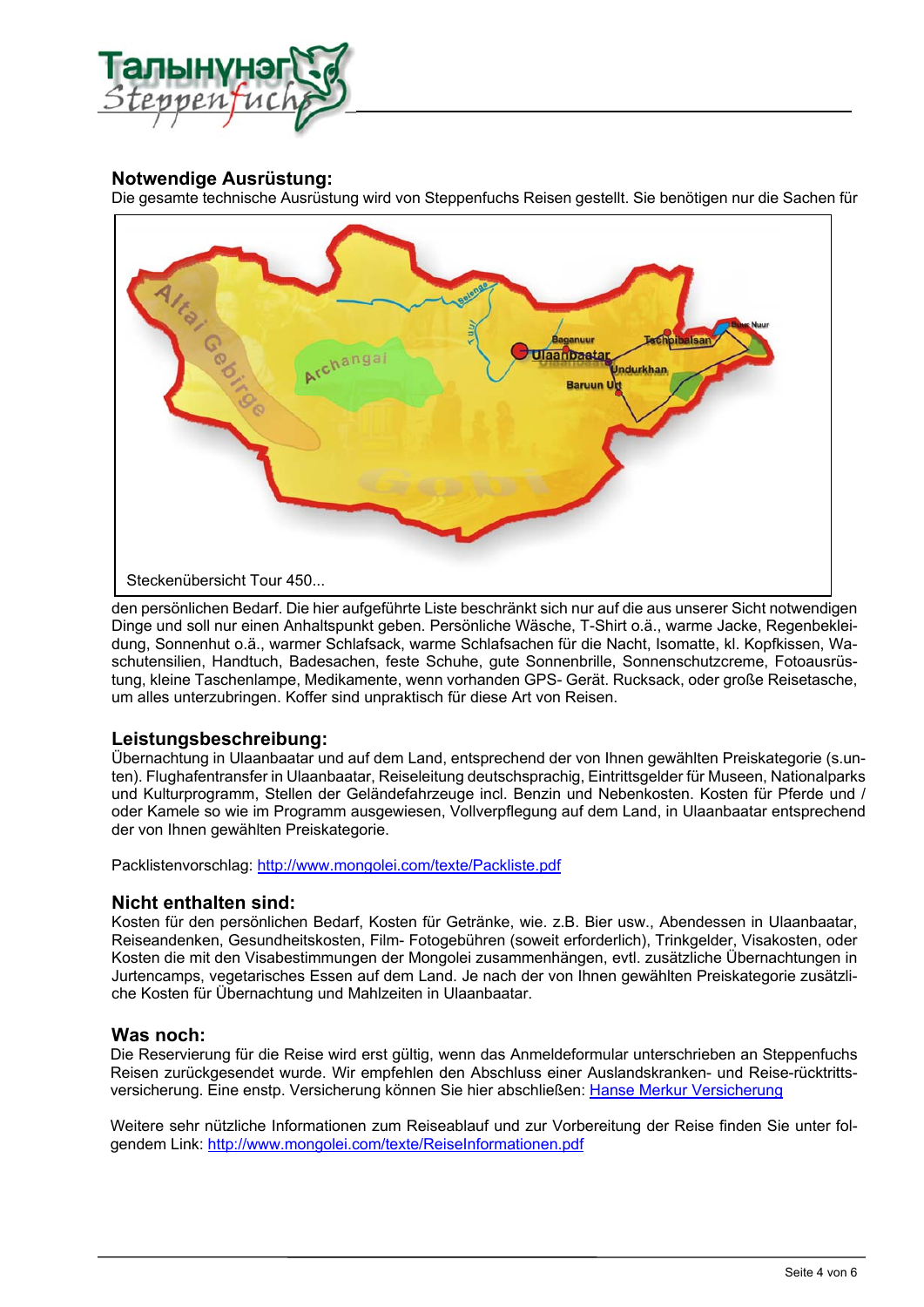![](_page_4_Picture_0.jpeg)

### **Termine**:

| 2022                                      |    |       |    |            | 2023   |    |       |    |            |
|-------------------------------------------|----|-------|----|------------|--------|----|-------|----|------------|
| Anfang                                    |    | Ende  |    | Abflug     | Anfang |    | Ende  |    | Abflua     |
| 27.05                                     | Fr | 16.06 | Do | <b>BER</b> | 26.05  | Fr | 15.06 | Do | <b>BER</b> |
| 03.08                                     | Mi | 23.08 | Di | <b>FRA</b> | 02.08  | Mi | 22.08 | Di | <b>BER</b> |
| 14.08                                     | So | 03.09 | Sa | <b>FRA</b> | 13.08  | So | 02.09 | Sa | <b>BER</b> |
| Individual dates possible from two people |    |       |    |            |        |    |       |    |            |

#### **Price:**

Steppenfuchs Reisen offers a price range tailored for every budget. From the budget solution, to the "all inclusive" trip. Look for the right offer for you.

| Category | $2 - 3$ Pers <sup>*</sup> ) | $4 - 5$ Pers <sup>*</sup> ) | ab 6 Pers $*)$ |
|----------|-----------------------------|-----------------------------|----------------|
|          | 2.110 €                     | 1.520 €                     | 1.180 €        |
| в        | $2.350 \in$                 | 1.730 €                     | 1.370 €        |
| C        | -- €                        | -- €                        | -- €           |
|          | $2.560 \in$                 | $2.320 \in$                 | $2.095 \in$    |

\*) Price / Pers.

\*\*) All prices without international flights and per person

#### **Category:**

- **A:** In Ulaanbaatar you organize your airport-/ station transfer, accommodation and meals yourself. Overnight stays in tents in the countryside.
- **B:** In Ulaanbaatar you organize your accommodation and meals yourself. Nomadic yurts stay overnight in the country.
- **C:** In Ulaanbaatar overnight stay in a simple guesthouse. You organize the catering in Ulaanbaatar yourself. In the countryside you will spend the night in tents and nomadic yurts.
- **D:** In Ulaanbaatar you stay in a middle class hotel and have an excellent lunch. In the countryside, only ger camps are used.

\*) All prices without international flights

<sup>\*</sup>) Guest yurts at nomad families, simple sanitary conditions \*\*<br>international families, simple sanitary conditions \*\*\*) Yurt camps, two-bed yurts, separate showers and WC, restaurant

#### **Supplements:**

| Single room hotel plus<br>$250 \in$ Pauschal              |               |                       |  |  |
|-----------------------------------------------------------|---------------|-----------------------|--|--|
|                                                           |               |                       |  |  |
| $35 \in p.P. / Nacht$<br>Single yurt                      |               |                       |  |  |
| Lux yurt (yurt with private bathroom)                     |               | $45 \in p.P.$ / Nacht |  |  |
| Tours via NAADAM (10.7. - 13.7.) Price surcharge of       | 150 € Pers    |                       |  |  |
| Supplement for vegetarian food in the countryside         |               | 7 $\epsilon$ Pers/Day |  |  |
| Airport transfer (return flight) promptly after departure | $25 \in$ Pers |                       |  |  |
| If the minimum number of participants is not reached      |               |                       |  |  |
| Small group surcharge 1 People                            | 800 € p.P     |                       |  |  |
| 2 People                                                  | $600 \in p.P$ |                       |  |  |
| 3 People                                                  | 400 € p.P     |                       |  |  |

#### **Comments:**

All prices in EURO Schedule information for **2022 / 23**  The travel prices for 2023 are not yet fixed. The travel price of 2022 can be taken as a guideline Arrival / departure day in Ulaanbaatar Price without flight plus current airfare MIAT, Aeroflot or Turkish Air Individual dates are possible

#### **The cheap flight to the trip**

Benefit from the fact that Steppenfuchs Reisen has concluded a very favorable agreement with Mongolian Airlines (MIAT) for the necessary flights from Germany to Mongolia. In the season, several times a week directly from Frankfurt or Berlin Tegel to Ulaanbaatar.